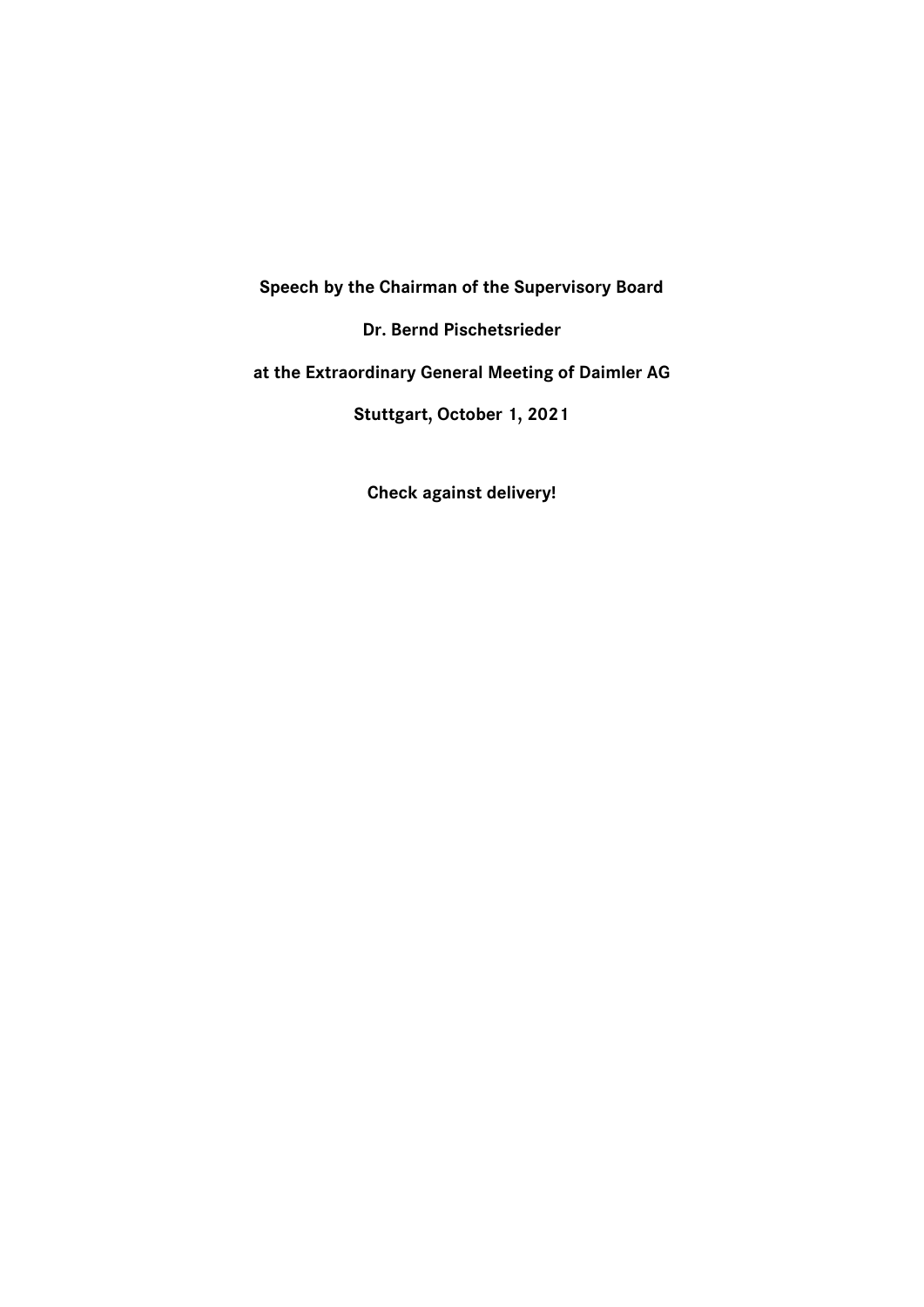- Dear Shareholders, dear Shareholder Representatives, Ladies and Gentlemen!
- After the retirement of Dr. Manfred Bischoff, the Supervisory Board elected me on March 31, 2021 as its new Chairman.
- I am grateful for the trust placed in me.
- The members of the Supervisory Board want to promote as well as demand the transformation of the company. As Chairman of the Body, I would like to set the appropriate impulses in these times of great change, but also to serve as a mediator and facilitator.
- The transformation will only be successful if the stakeholders and employees pursue a common goal: a successful and profitable future for this great company also in the long term.
- After my long-standing activity on the Supervisory Board, it is now my honor to be able to contribute even more strongly towards this vision in my new function.
- Ladies and Gentlemen, today, the Shareholders' Meeting will be deciding on a historic step for our company and for you as shareholders.
- The Board of Management is about to present and justify in detail the planned fundamental change in the group structure, our Project Focus.
- Ola Källenius and Martin Daum will present the advantages, which the Board of Management and the company are expecting from Project Focus. Harald Wilhelm will then elaborate on the Spin-off and Hive-down Agreement.
- At this point, I would like to make clear that after comprehensive and critical evaluation, the Supervisory Board unrestrictedly supports the Board of Management proposal for the implementation of Project Focus. The Supervisory Board was closely involved in the undertaking from the start.
- The entire Board and its Committees have dealt intensively and critically with the company's reorganization, and also made use of the support of external experts.